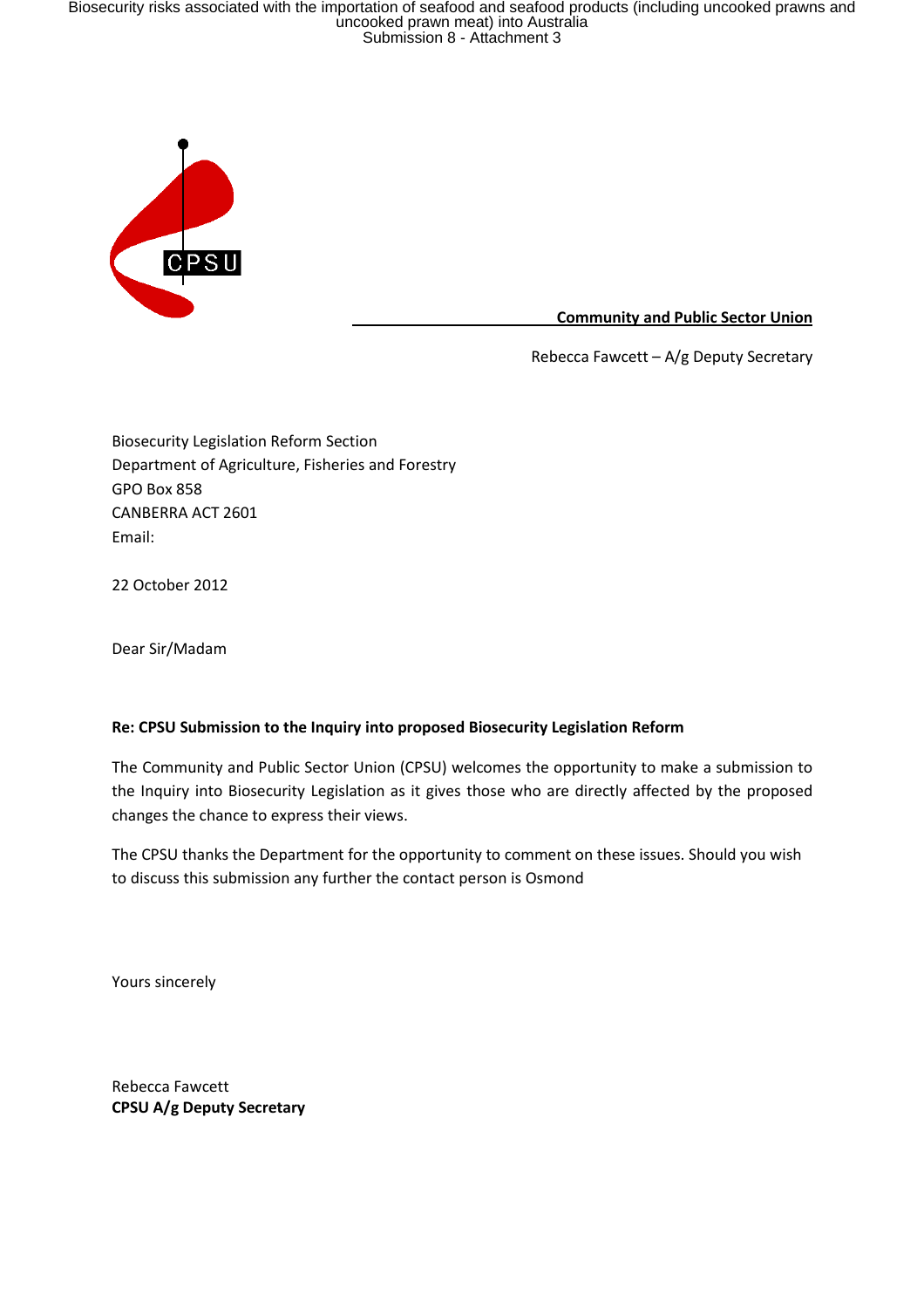Biosecurity risks associated with the importation of seafood and seafood products (including uncooked prawns and<br>uncooked prawn meat) into Australia<br>Submission 8 - Attachment 3



# **CPSU (PSU Group) Submission:**

# **Inquiry into proposed new Biosecurity Legislation**

**October 2012**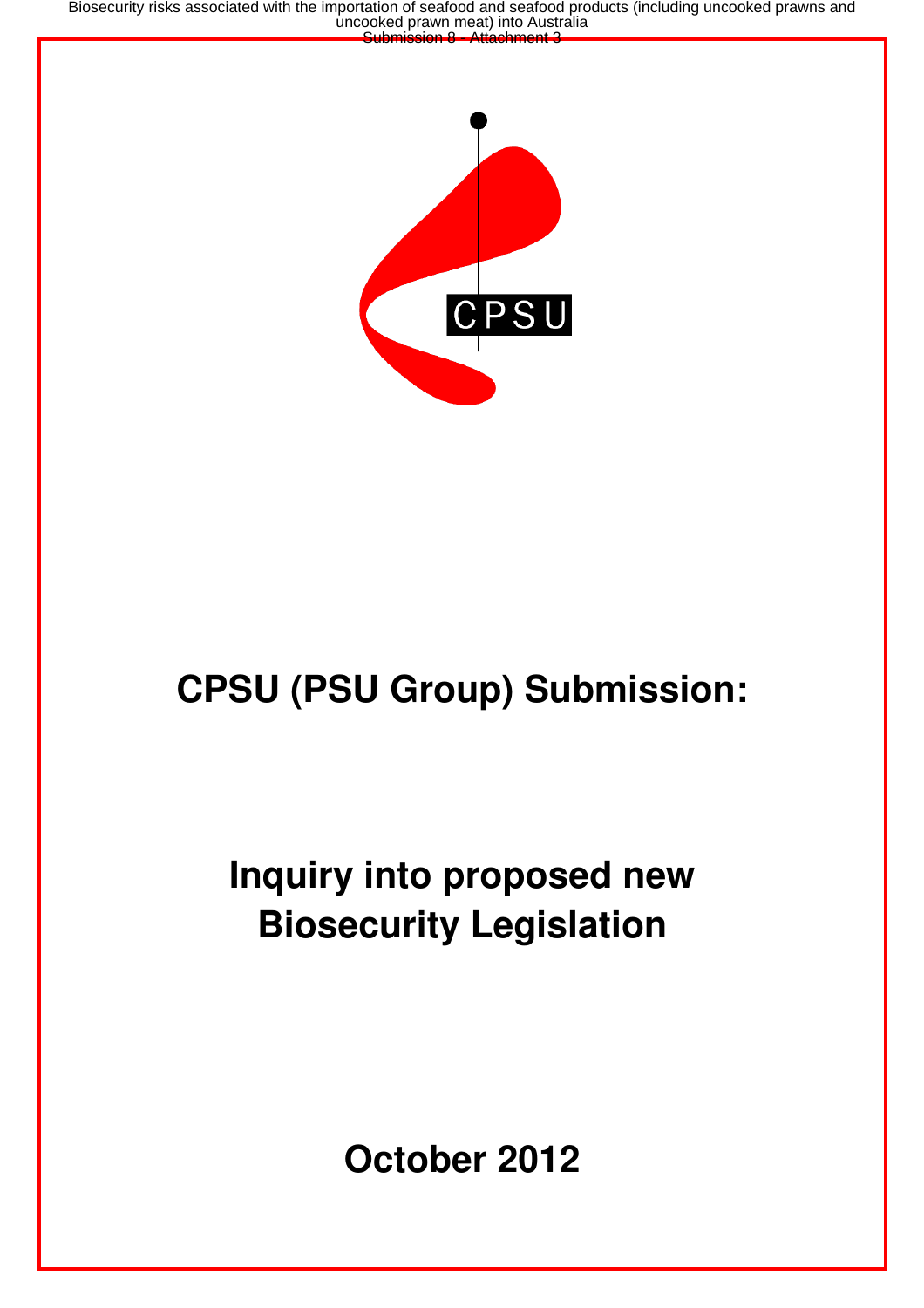# **Background**

The PSU Group of the CPSU represents workers in the Australian Public Service, the ACT and Northern Territory Public Service, the telecommunications sector, call centres, employment services and broadcasting. We are a national union with members in every state and territory. The CPSU is the principal union representing employees in the Agriculture, Fisheries and Forestry portfolio, including the Department and Biosecurity Australia.

The CPSU has prepared this submission after consultation with CPSU Section Council, delegates and members in the Agriculture, Fisheries and Forestry portfolio.

The purpose of the Bill is to replace the *Quarantine Act 1908*, implement a risk based approach to biosecurity management and an integrated approach across the biosecurity continuum; involving offshore, border and onshore activities.

The feedback provided by members relates to a range of concerns around industry self-regulation and the need for greater clarification about powers and responsibilities. CPSU members also highlighted the need for additional resourcing to manage the expected increased workload from proposed reforms.

In response to the proposed changes, CPSU members identified issues regarding:

- 1) Consultation on the Regulations;
- 2) Job security of DAFF employees;
- 3) Auditing processes;
- 4) Reclassification of staff;
- 5) Adverse impact of industry self-regulation;
- 6) Need for additional funding to effectively implement these reforms; and
- 7) Reporting signs and symptoms listed human diseases on incoming vessels.

CPSU members also identified a number of positives elements that they were supportive of in the proposed Bill.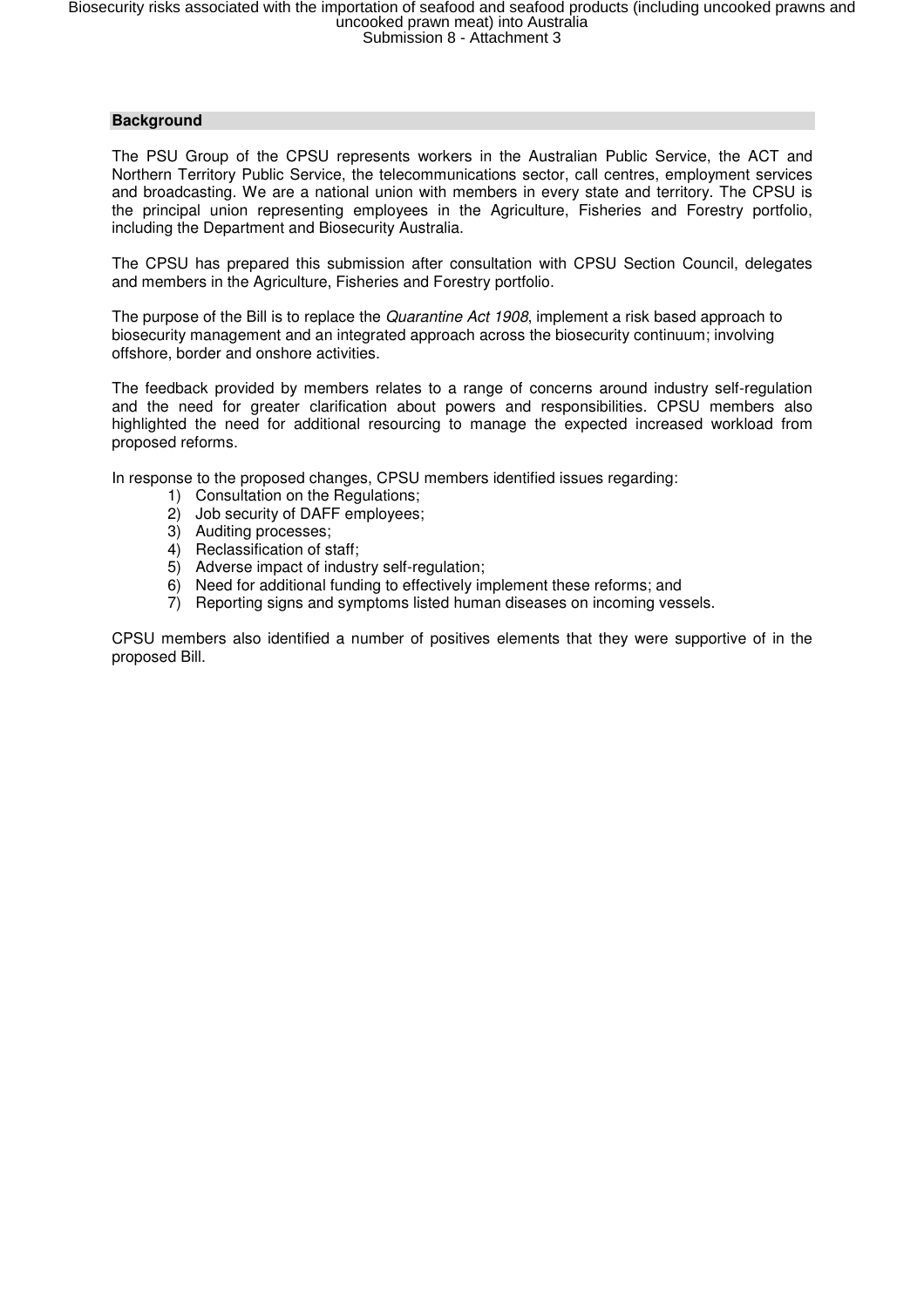#### **Summary of Recommendations**

- 1. Passage of the proposed Bill is delayed until Departmental staff are consulted on the Regulations and are able to provide feedback
- 2. The Department clarifies the likely impact of new biosecurity provisions for industry participants on Departmental staffing arrangements.
- 3. The Department clarifies what "limited functions" industry participants will be allowed to do and what legislative mechanisms will be enacted to guarantee this
- 4. The proposed legislation is amended to include mechanisms to prevent the outsourcing of jobs including adding a legislated criterion for the appointment of "other persons" considered necessary as biosecurity officers.
- 5. Auditing is maintained in-house and third party auditors are only employed to provide specialist technical assistance under Departmental employed staff.
- 6. An independent assessment process of third party auditors occurs before they are approved by the Directors of Biosecurity and Human Biosecurity as appropriately qualified and experienced
- 7. A set auditing rate is established by the Department and additional funding for increased auditing rates is guaranteed over the forward estimates.
- 8. Consultation on transitional provisions in subordinate legislation to ensure Compliance Officers will be automatically deemed Biosecurity Enforcement Officers under the new Act prior to adoption
- 9. The APS Code of Conduct applies to all Authorised Officers regardless of whether they are APS employees.
- 10. Sanctions are automatically enacted after a time limited period for those industry participants who are found to be non-compliant
- 11. Amend the proposed legislation to include a precautionary principle modelled on the Queensland Biosecurity Act 2011.
- 12. The Department obtain additional resourcing to implement the new Biosecurity Legislation in line with the Beale Review Recommendations 73, 74, 76, 77, 78, 79 and 80.
- 13. The proposed legislation includes a requirement that operators of incoming vessels to report individuals with any signs of symptoms of listed human diseases
- 14. Genuine consultation about how verbal directions are to be used by staff prior to adoption of subordinate legislation.
- 15. Maintain these aspects of the proposed legislation that CPSU members support in the final Biosecurity Bill

#### **Issues**

1. Consultation on the Regulations

CPSU members welcomed the extended period of consultation about the proposed biosecurity legislation. Many previously expressed concern that the consultation would conclude before the three unreleased chapters were circulated for comment.

There is, however, concern that there will not be an opportunity to comment on the Regulations before passage of the Bill. Much of detail referred to in the legislation is likely to be in the Regulations and will affect staff.

Members have indicated they wanted to examine the Regulations to provide feedback. Passage of the legislation should be delayed until after there is a period of consultation with Departmental staff on the proposed Regulations.

The CPSU recommends a period of genuine consultation on the proposed Regulations prior to the passage of the bill.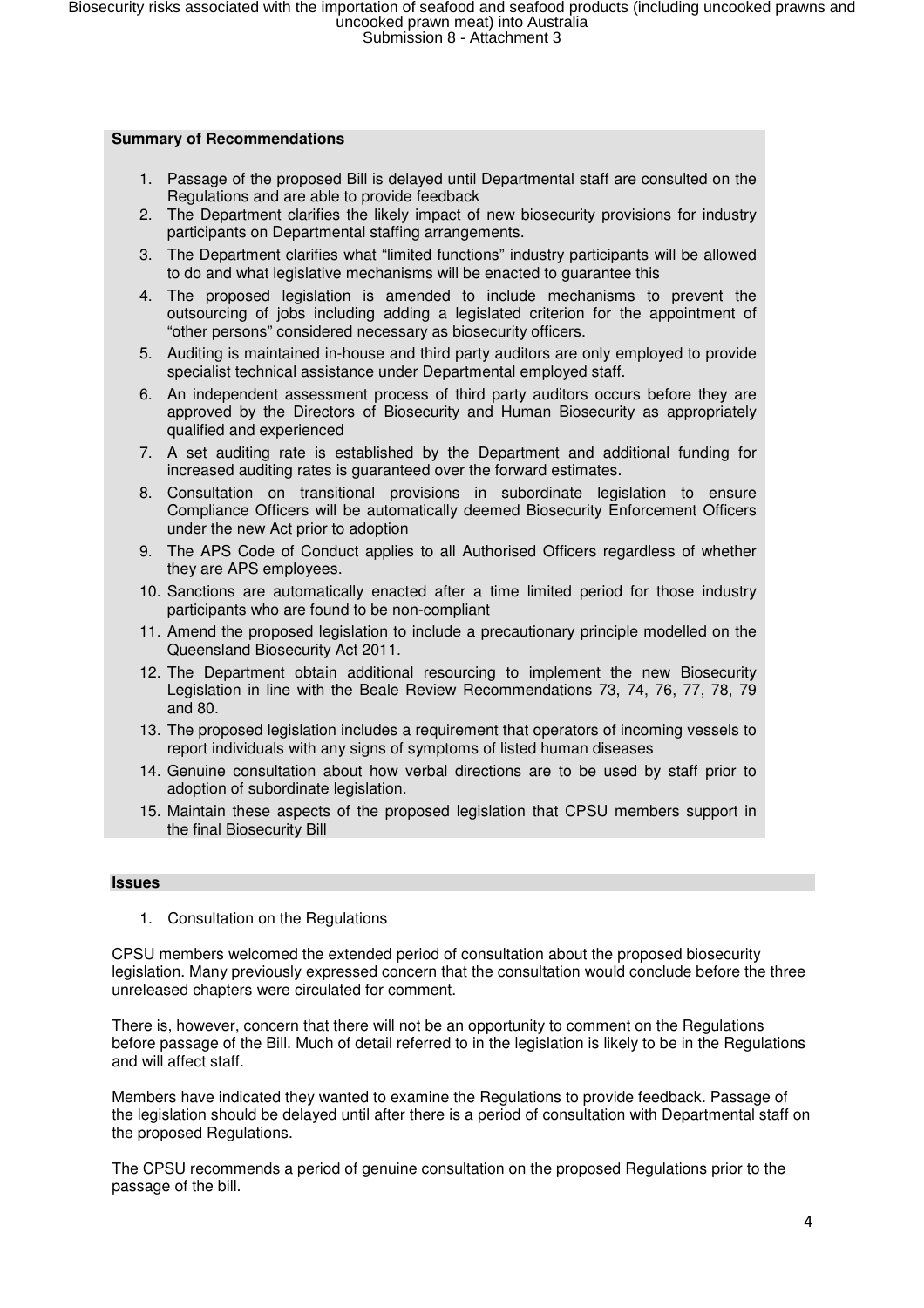**Recommendation:** Passage of the proposed Bill is delayed until Departmental staff are consulted on the Regulations and are able to provide feedback.

2. Impact of changing powers and responsibilities on Departmental employees

CPSU members raised a number of questions about the impact of the proposed changes on the role of Departmental employees, what powers authorised officers and industry participants will have and the implications for Departmental staffing levels.

#### Division of responsibilities between industry participants and the Department

Most members' concerns related to new biosecurity provisions for industry participants. Greater clarification is needed about what powers industry participants will have and whether Departmental employees will lose responsibilities. For example, under the legislation, industry participants will be able to release their own goods which may affect the responsibilities Departmental staff have:

Goods that are subject to biosecurity control are released from biosecurity control if a written notice releasing the goods from biosecurity control is given to a person in charge of the goods by a biosecurity industry participant who is authorised to release the goods in accordance with an approved arrangement covering the biosecurity industry participant.<sup>1</sup>

It is currently unclear what responsibilities will be left to the Department if industry participants can release goods from biosecurity control and what will be the impact on current staffing arrangements.

#### Outsourcing of jobs

 $\overline{a}$ 

A major concern is the lack of difference between Biosecurity Officers and authorised officers. The legislation outlines provisions for authorising "other persons" to be biosecurity officers, stating that.

The Directory of Biosecurity is responsible for authorising persons to be biosecurity officers and biosecurity enforcement officers. This can include Commonwealth employees, state or territory government employees, or other persons the Director of Biosecurity considers  $n$ ecessar $\nu^2$ 

Staff are concerned that private sector employees may be authorised as Departmental biosecurity officers, leading to the outsourcing of jobs. The Department has indicated that the intent of the new legislation is to "provide scope, where it is appropriate to do so, to allow limited functions performed by biosecurity officers" to be done by industry participants. The new clause, however, seems to be quite broad, leaving the potential for industry employed staff to undertake the core duties of officers. In contrast, the current Quarantine Act is quite specific about what external arrangements can be approved.

Further clarification is also needed to outline the criteria used to determine whether "other persons" are necessary. The relevant clause only states that "other persons" may be appointed if:

…the person satisfies the training and qualification requirements for biosecurity officers determined under subsection  $(5)$ .

The Director of Biosecurity appears to have discretion to "determine, in writing, training and qualification requirements for biosecurity officers.<sup>4</sup> It is unclear if requirements will be in Regulations or if it will be a determination made by the Director of Biosecurity as "a *determination made under* subsection (5) is not a legislative instrument.<sup>5</sup>"

<sup>&</sup>lt;sup>1</sup> Biosecurity Bill 2012, Chapter 3, Part 1, Division 9, MG160, 1b

<sup>&</sup>lt;sup>2</sup> Biosecurity Bill 2012, Chapter 11, Part 4, Division 1, GA210, 1a

<sup>&</sup>lt;sup>3</sup> Biosecurity Bill 2012, Chapter 11, Part 4, Division 1, GA210, 1b

<sup>4</sup> Biosecurity Bill 2012, Chapter 11, Part 4, Division 1, GA210, 5

<sup>5</sup> Biosecurity Bill 2012, Chapter 11, Part 4, Division 1, GA210, 6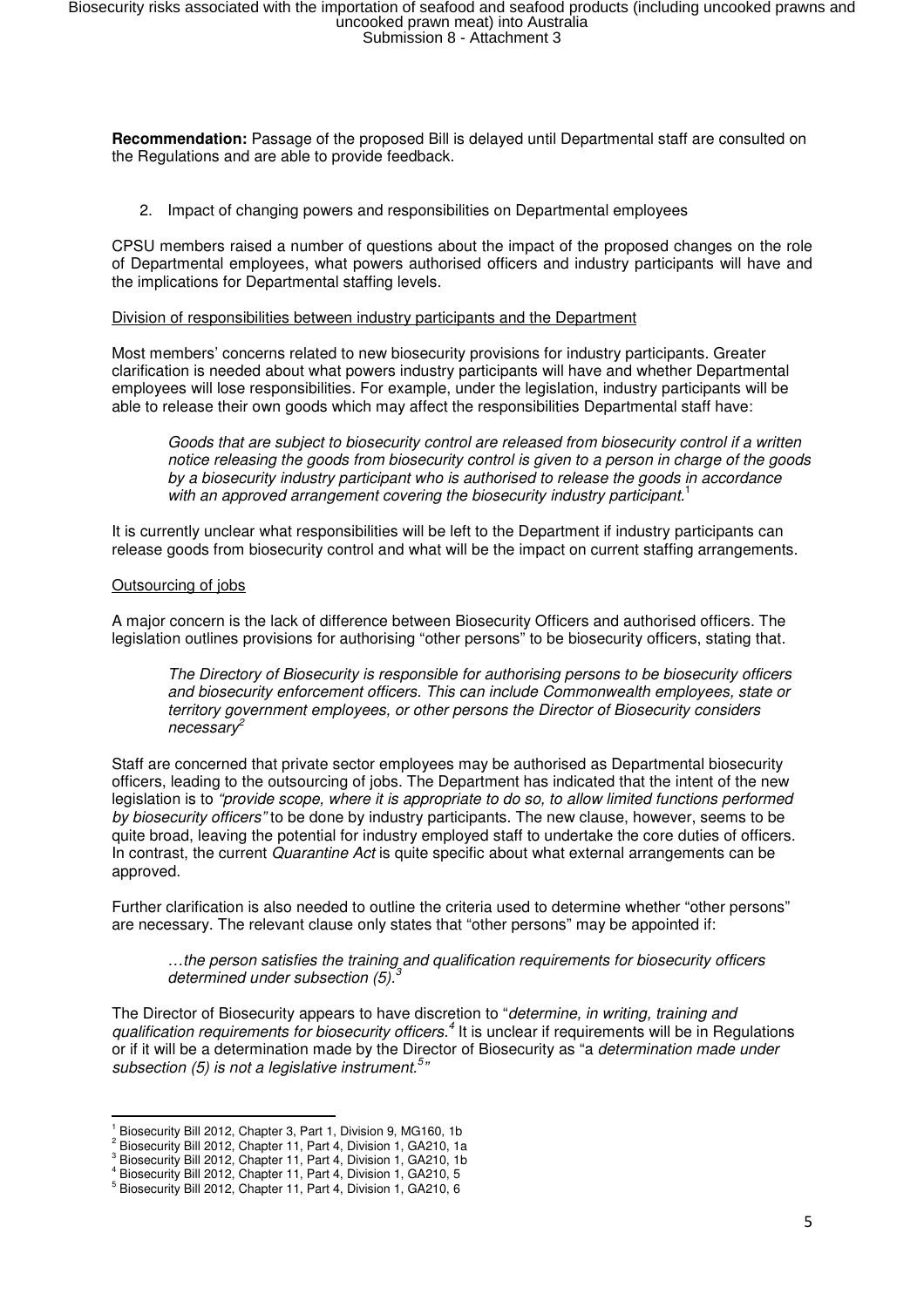Members want certainty that "other persons" will only be appointed as necessary and not be used as a means to replace ongoing Departmental staff. The CPSU recommends that the legislation is amended so the Director of Biosecurity may only be able to appoint "other persons" for a temporary period. There should also be included legislative criteria to determine whether the appointment of other persons as biosecurity officers is necessary.

**Recommendation:** The Department clarifies the likely impact of new biosecurity provisions for industry participants on Departmental staffing arrangements

**Recommendation:** The Department clarifies what "limited functions" industry participants will be allowed to do and what legislative mechanisms will be enacted to guarantee this.

**Recommendation:** The proposed legislation is amended to include mechanisms to only allow the temporary appointment of "other persons" and add a legislated criterion for the appointment of other persons considered necessary as biosecurity officers.

3. Auditing processes

The proposed legislation indicates that the Department will place a greater emphasis on auditing as a result of self-regulation. CPSU members have expressed concerns about the potential for the outsourcing of auditing and compliance and whether auditing rates will make up for the reduction in inspections.

## Third party auditors

Members were concerned that the proposed legislation allows third party auditors to be approved to conduct audits, in addition to Biosecurity Officers:

# An auditor approved in writing by the Director of Biosecurity or the Director of Human Biosecurity (as the case requires). $6$

Members are concerned that the reference to third party auditors is an indication that the regular outsourcing of auditing by the Department is an option for the future. The Departmental response that it "does not intend to routinely make use of third party auditors in the near future, but the legislation aims to ensure there is sufficient flexibility to do so in the future, if needed" has not alleviated but added to this concern.

One member indicated that management informed them that third party auditors were required as the Department does not have staff that are currently qualified to audit some scientific labs. There may be some justification for involving third party auditors for highly complex systems, however, this is not specified in the proposed legislation. Clarification is needed to ensure that third party auditors work under direction of the Department and are only there to provide technical expertise.

The Department must also clarify how it will determine third party auditors are necessary and what process will be undertaken to assess their expertise. The exposure draft states that:

The Director of Biosecurity or the Director of Human Biosecurity must not approve a person for the purposes of paragraph (2)(b) unless the person is appropriately qualified and experienced.<sup>7</sup>

This statement does not clarify how a third party auditor will be determined to be qualified and experienced other than an assessment by the Directors of Biosecurity and Human Biosecurity. There must be an independent process overseen and managed by the Department to ensure third party auditors have the specialist expertise required, which Biosecurity Officers do not have, to conduct an audit.

 6 Biosecurity Bill 2012, Chapter 9, Part 5, ENF205, 2b

<sup>&</sup>lt;sup>7</sup> Biosecurity Bill 2012, Chapter 9, Part 5, ENF205, 3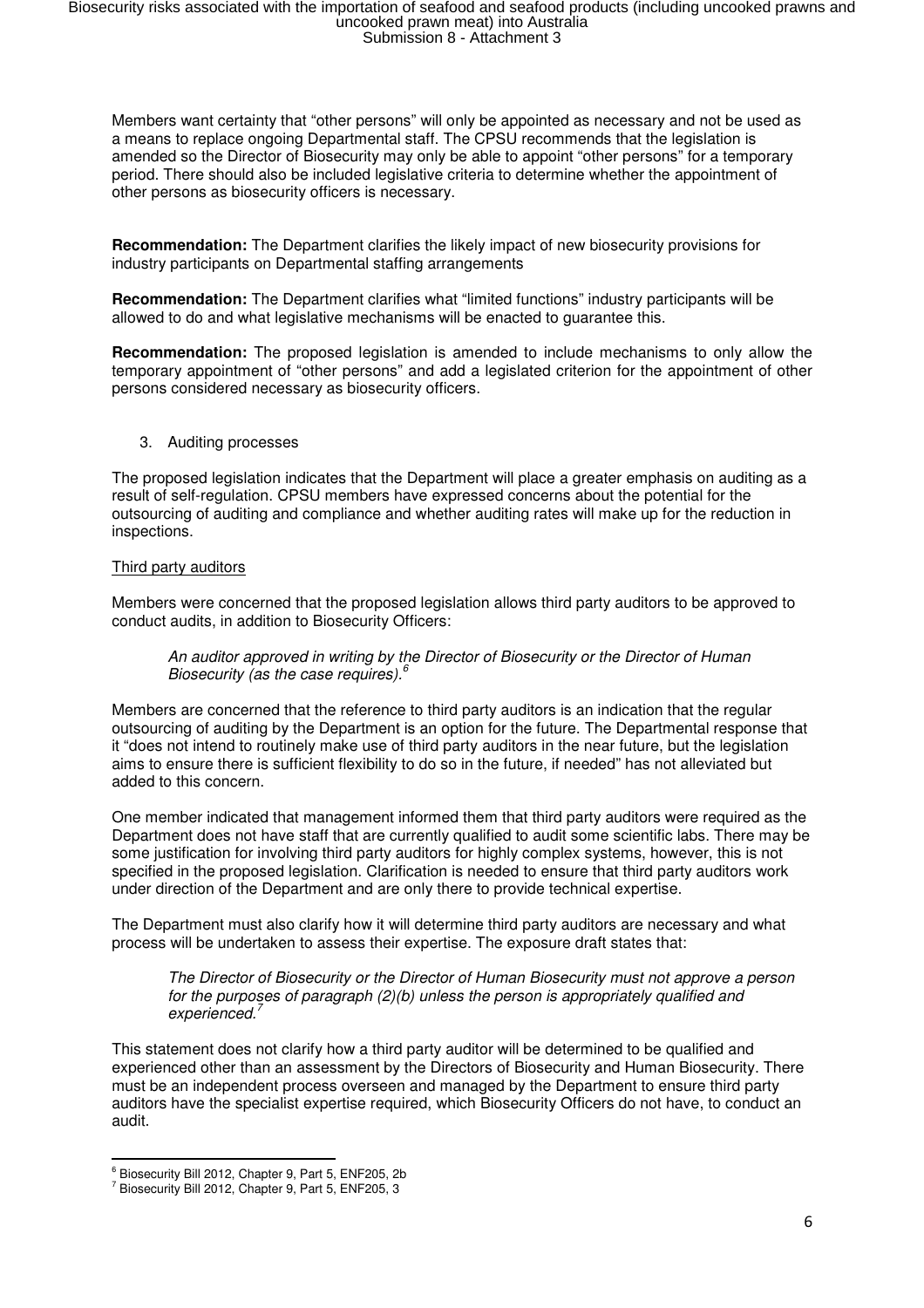# Rates of auditing

CPSU members also wanted a guarantee of increased rates of auditing and more surveillance to make up for a likely decrease in inspections. The experience of meat inspectors is that auditing rates are being wound back. There are fewer inspections and the rate of auditing has not made up for this decrease. Members indicated support for increased checks and balances through a set auditing rate that will not drop off after a few years due to budgetary pressures.

**Recommendation:** Auditing is maintained in-house and third party auditors are only employed to provide specialist technical assistance under Departmental employed staff.

**Recommendation:** An independent assessment process of third party auditors occurs before they are approved by the Directors of Biosecurity and Human Biosecurity as appropriately qualified and experienced.

**Recommendation:** A set auditing rate is established by the Department and additional funding for increased auditing rates is guaranteed over the forward estimates.

4. Reclassification of staff

CPSU members want further clarification as to whether biosecurity officers will need additional training to continue in their roles and if so, what kind. There has been an indication that there will be a changeover but that the detail will be in the Regulations.

There was particular concern that many compliance officers who will reclassified as biosecurity officers only have prior work experience in investigation roles. The new category of biosecurity enforcement officer requires experience as a biosecurity officer first. The Department has indicated that the arrangements for compliance officers will be the same as for quarantine officers and there will be an automatic transition, however, this is in transitional provisions which are currently being drafted. It is unclear if there will be adequate consultation on subordinate legislation before it is adopted.

CPSU members should be consulted about these transitional provisions and be able to view the details about training requirements and administrative guidance prior to the adoption of any subordinate legislation.

**Recommendation:** Consultation on transitional provisions in subordinate legislation to ensure Compliance Officers will be automatically deemed Biosecurity Enforcement Officers under the new Act prior to adoption.

5. Potential adverse impacts of self-regulation

Many CPSU members expressed concerns that the move away from Department-run inspections towards self-regulation by industry participants may have adverse impacts on quarantine outcomes.

Under the proposed legislation, industry participants will be responsible for managing their own biosecurity risks:

A person may apply to the relevant Director for approval of an 6 arrangement (an industry arrangement) that provides for the person to carry out specified activities (biosecurity activities) to manage biosecurity risks associated with specified goods, premises or other things. $\frac{8}{3}$ 

While the Department has indicated that it will allow limited functions to be carried out by industry participants under an approved arrangement, there is concern that the clause is very broad and that multiple locations with different conditions will be covered by a single agreement. CPSU members

 $\overline{a}$ <sup>8</sup> Biosecurity Bill 2012, Chapter 7 Part 2, AA30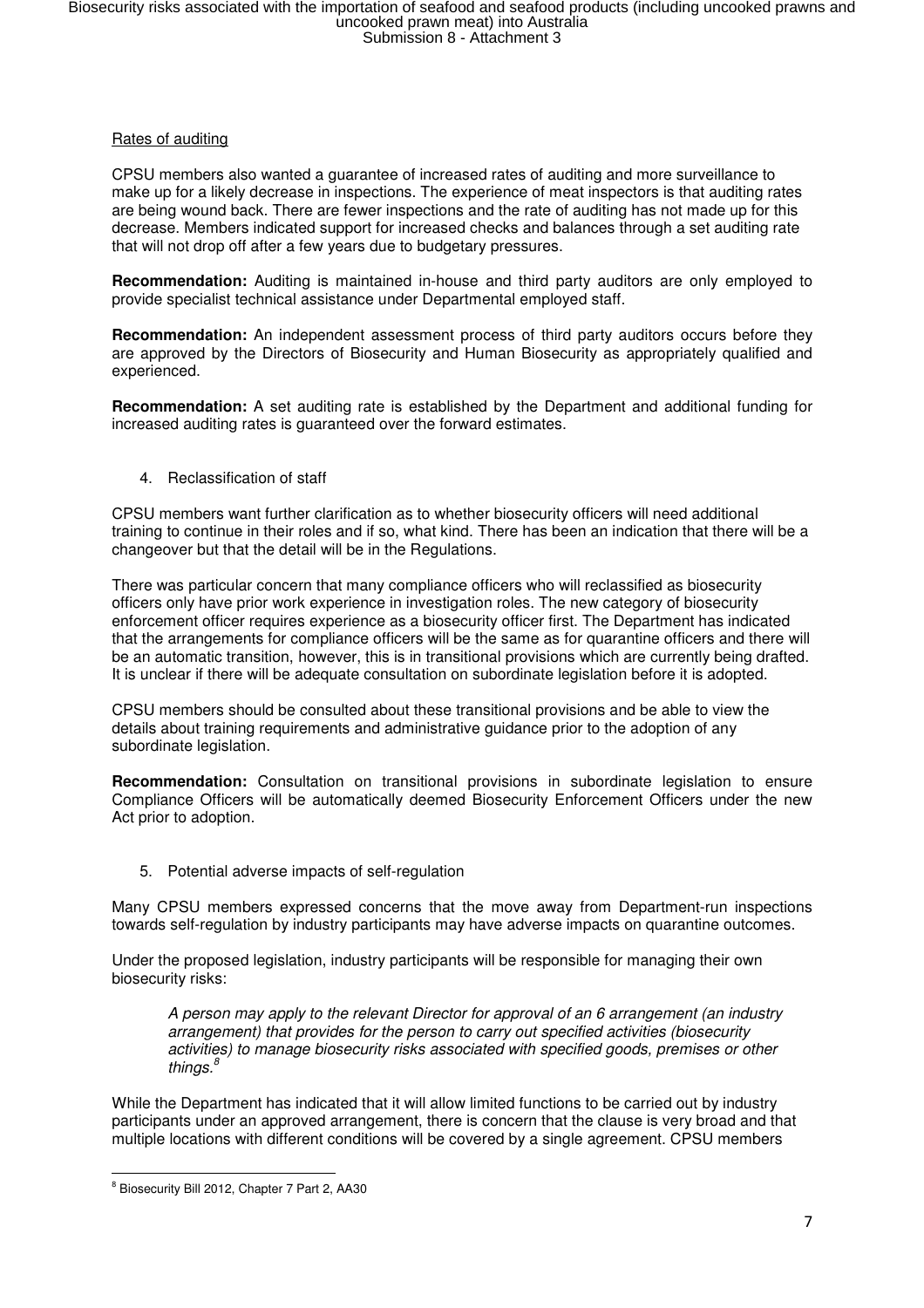wanted to know what those limited functions are and what are approved arrangements including whether it included self-assessment. The current *Quarantine Act* is quite specific about what arrangements can be approved.

Members also indicated that the proposed self-regulation of import inspections by industry participants is similar to the current regime for exports and for meat inspectors. There are a number of issues with industry self-regulation for exports which will need to be addressed.

## Managing conflict of interests

There was concern about the potential for conflict of interest with self-regulation, particularly if there are company-based inspectors. It is unclear, if the staff of industry participants are authorised to take on biosecurity roles and how accountability and independence in the national interest will be guaranteed. Any assessment of risk by an industry participant is likely to be influenced by the monetary impact of a decision.

The CPSU previously raised these concerns about the conflict of interest of authorised officers, employed by industry rather than the government, and the difficulty to be independent of their employer in a submission to the *Inquiry into biosecurity and quarantine arrangements* about changes to the Australian Meat Export Inspection System in November 2010.<sup>9</sup>

While self-regulation may be an improvement for the businesses that do the right thing and reduce their costs, there is a greatly increased risk from those who are not doing the right thing want to avoid additional costs.

An example provided by a member was the importation of heavy machinery. Imported heavy machinery needs to be "as clean as new" and are assessed at Quarantine Approved Premises. The member indicated that often these imports are failed by the Department multiple times as they are not "as clean as new". It is unclear how there will be a guarantee that this will occur with self-regulation unless caught out by an audit.

While a fit and proper person test may profile importers, this will not be enough. Greater investigation of the potential biosecurity risks of industry participants and surveillance will be required to offset these increased risks. More information is needed about how the monitoring of approved arrangements will take place to ensure compliance.

The CPSU recommends that the APS Code of Conduct should apply to those "other persons" who will be authorised under the new legislation. While the Department has indicated that as "other persons" would not be APS employees and thus would not be subject to the Code of Conduct, these provisions already exist for non-APS staff working in the meat inspection export system. Though not perfect, it may help address some concerns about independence and conflict of interest.

#### Increased risk of biosecurity incidents.

CPSU members are very concerned that biosecurity incidents will increase and pre-damage control will be far more difficult due to industry self-regulation. It is likely to shift the focus to damage control where the Department will be dealing with a biosecurity risk once it is in, rather than stopping those risks at the border.

For exports, the risk is only to overseas markets. With imports, there are biosecurity risks to animal health, human health, the environment as well as our export markets. Once a biosecurity risk is in, there is limited power to stop it. New Zealand has experienced damaging incursions such as Varroa mite and has only been kept out of Australia due to our strict quarantine laws.

This is a legitimate concern as industry self-regulation may mean that many non-commercial imports will undergo the same level of inspection as it is not a huge proportion of imports (low approach rate). This is inadequate as this is often the source of quarantine breaches.

erative Community and Public Sector Union, "Submission to Inquiry into biosecurity and quarantine arrangements", 18 November<br>Prommunity and Public Sector Union, "Submission to Inquiry into biosecurity and quarantine arrang 2010, p.3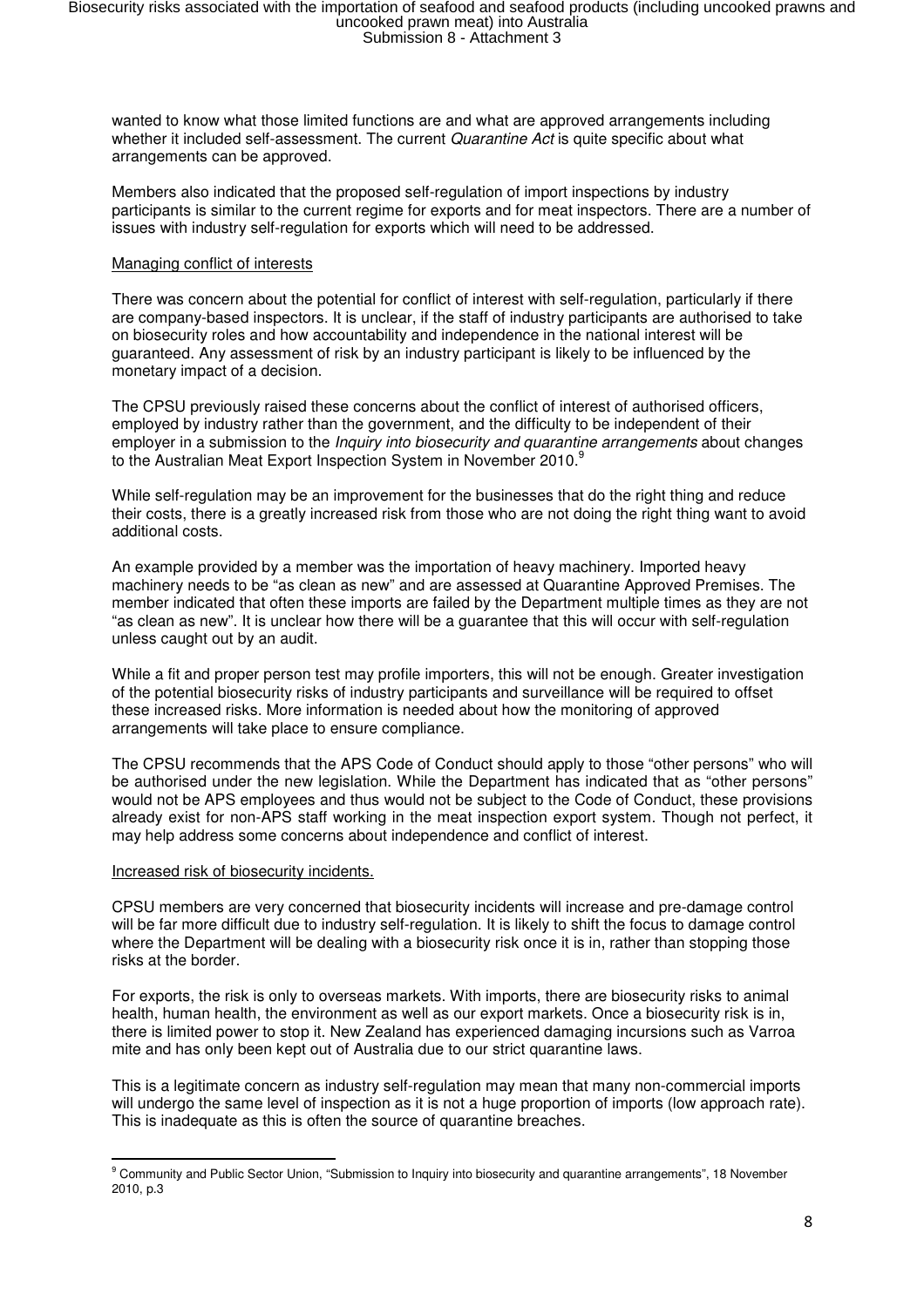Furthermore, members working as government meat inspectors indicated their experience of selfregulation have been reduced inspection rates and that industry assessments have not been as effective as Departmental inspections. A recent report that over the past year, 13 shipments of Australian meat have been rejected by the United States because they contained faeces or other matter and E.coli was detected in three shipments confirms that self-regulation has not been as effective.<sup>10</sup>

One option to address this increased risk may be to adopt a precautionary principle, similar to the QLD new biosecurity legislation. The Queensland Biosecurity Act 2011 included in its Purpose that:

…the principle that lack of full scientific certainty should not be used as a reason to postpone taking action to prevent a biosecurity event or to postpone a response to a biosecurity risk <sup>11</sup>

The inclusion of a precautionary principle would help maintain a level of protection which would prevent a lack of scientific certainty from being the reason to prevent a biosecurity event or postpone a response to a biosecurity.

#### Sanctions for non-compliance

Members in export areas indicated that their experience is that auditing regimes may find critical noncompliance but nothing will happen for a significant period of time. Their past experience has been that industry participants can continue to operate for another six months before being suspended.

As imports have a greater risk than exports, it is essential that sanctions do not take a long to come into effect. Without an effective deterrent for non-compliance, it is possible that more industry participants could continue to fail to comply, creating further biosecurity risks. The automatic enactment of sanctions after a limited time period must occur for non-compliant industry participants.

**Recommendation:** The APS Code of Conduct applies to all authorised officers regardless of whether they are APS employees.

**Recommendation:** Amend the proposed legislation to include a precautionary principle modeled on the Queensland Biosecurity Act 2011.

**Recommendation:** Sanctions are enacted automatically after a time limited period for those industry participants who are found to be non-compliant.

6. The need for funding to implement these reforms properly

The Department has indicated that the Biosecurity Legislation reform is consistent with the themes and issues raised in the Beale Review, however, it is unclear that the additional funding necessary to support these reforms will be provided.<sup>12</sup>

CPSU members noted while the Government accepted all the Beale Review recommendations in principle<sup>13</sup>, it is unclear if Department will implement all its recommendations. Members noted the importance of implementing recommendations 73, 74, 76, 77, 78, 79 and 80, which primarily cover cost-recovery or additional funding. Members have raised a particular concern that Beale Review recommendation 74, which called for increased resources with post-border biosecurity and prosecution, may not be adopted <sup>14</sup>

The CPSU notes that the Commonwealth Government has committed to \$364.7 million over four

l <sup>10</sup> Brewster, Kerry, "Aussie meat exports found with E.coli, faecaes", ABC News, 25 May 2012,

<sup>&</sup>lt;u>http://www.abc.net.au/news/2012-05-25/aussie-meat-exports-found-with-e-coli/4032216.</u><br><sup>11</sup> Queensland Legislative Assembly, Biosecurity Act 2011, Chapter 1 Part 2, Section 4, C

<sup>12</sup> Department of Agriculture, Fisheries and Forestry (DAFF), Reform of Australia's Biosecurity System – new biosecurity legislation, July 2012, p.7

<sup>&</sup>lt;sup>13</sup> DAFF, Review of Australia's Quarantine and Biosecurity Arrangements - Australian Government preliminary

*response*,<u>http://www.daff.gov.au/about/publications/quarantine-biosecurity-report-and-preliminary-response/beale\_response<br><sup>14</sup> DAFF, *Reform of Australia's Biosecurity System – new biosecurity legislation*, July 2012, p.</u>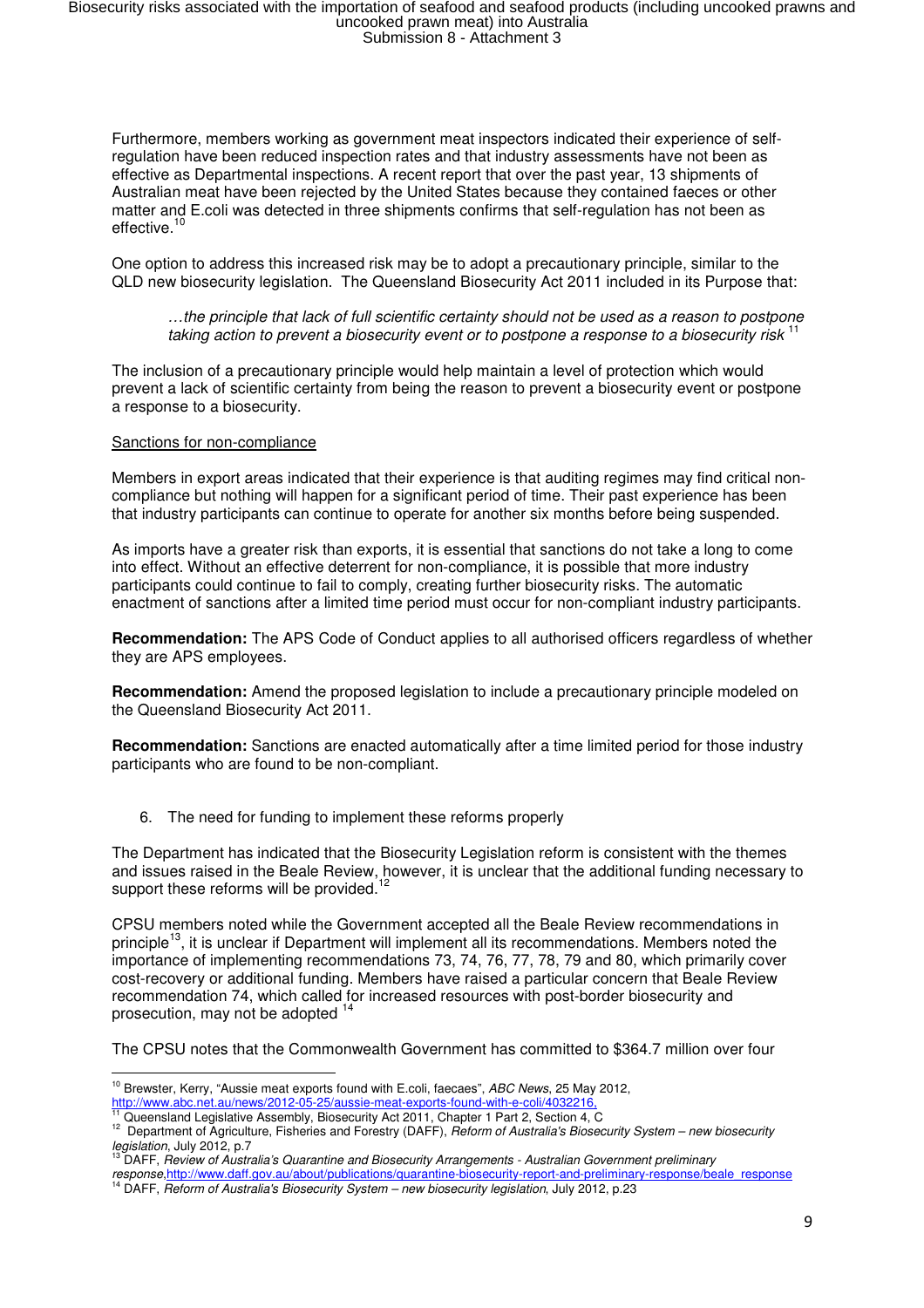years as part of Reforming Australia's Biosecurity System in the 2012-13 Budget. It includes \$124.5 million for "core frontline biosecurity operations and external review and verification processes" and \$19.8 million for biosecurity information technology.<sup>15</sup>

While this commitment is welcome, this is far less than the \$260 million per annum increase of Beale Review recommendation 73 and the amount committed for biosecurity information is far less than Beale Review recommendation 75 for \$225 million over a number of years for investment in information technology and business systems for biosecurity.<sup>16</sup>

The Beale Review recommendations are a package of recommendations to maintain the integrity of the biosecurity system. Sustainable funding of the biosecurity system is needed to ensure funding is available to address emerging risks and priorities.

If these reforms are implemented without the additional resourcing that is recommended, the changes will not work effectively. It will only lead to more staff losses, outsourcings and a less effective quarantine system. The Department must provide more resources, particularly if there is a shift towards greater compliance and auditing functions to ensure it is as effective as quarantine inspections in ensuring our biosecurity.

**Recommendation:** The Department obtain additional resourcing to implement the new Biosecurity Legislation in line with the Beale Review recommendations 73, 74, 76, 77, 78, 79 and 80.

7. Reporting signs and symptoms listed human diseases on incoming vessels

CPSU members are concerned that there appears to be no requirement for the operators of incoming vessels to report people with signs or symptoms of listed human diseases in the proposed legislation. It is unclear whether the requirement is in another section of the legislation or the intent behind such a change.

Currently, Quarantine Act 1908 clearly places the responsibility with the master of the vessel to report any individuals with signs or symptoms.<sup>17</sup> The proposed legislation is clear in the exit requirements that the operators have responsibility to report, however, it appears that the responsibility lies with the individual on incoming vessels.

The proposed legislation must include an obligation on the operators of incoming vessels to report any signs and symptoms of listed diseases as a safeguard to prevent any possible outbreak.

**Recommendation:** The proposed legislation include a requirement that operators of incoming vessels to report individuals with any signs of symptoms of listed human diseases

8. Positive benefits of the proposed Biosecurity Legislation reform

CPSU members also identified a number of positives in the proposed new legislation which they support. They advised that the Bill is easier to read and interpret compared with the existing legislation, were supportive of changes that would allow them to refer matters to internal legal rather than referring to Commonwealth Department of Public Prosecutions and allow human remains to be brought back to Australia without an import permit.

CPSU members were also supportive in principle of bringing the gap between State and Federal Government legislation. However, members indicated they would like further information about how it will actually work.

l

<sup>&</sup>lt;sup>15</sup> Leo Terpstra and Roger Beckmann, "Ensuring Australia's Biosecurity" in Parliamentary Library, Budget Review 2012-13 Index,

http://www.aph.gov.au/About\_Parliament/Parliamentary\_Departments/Parliamentary\_Library/pubs/rp/BudgetReview201213/Bio security

<sup>&</sup>lt;u>security</u><br><sup>16</sup> DAFF, *Review of Australia's Quarantine and Biosecurity Arrangements - Australian Government preliminary<br>response http://www.daff.gov.au/about/publications/guarantine-biosecurity-report-and-preliminary-resp* response,http://www.daff.gov.au/about/publications/quarantine-biosecurity-report-and-preliminary-response/bealeredreresponse/bealt\_gov.au/about/publications/quarantine-biosecurity-report-and-preliminary-response/bealeredre

<sup>17</sup> Quarantine Act 1908, Part IV, Division 1, Section 22